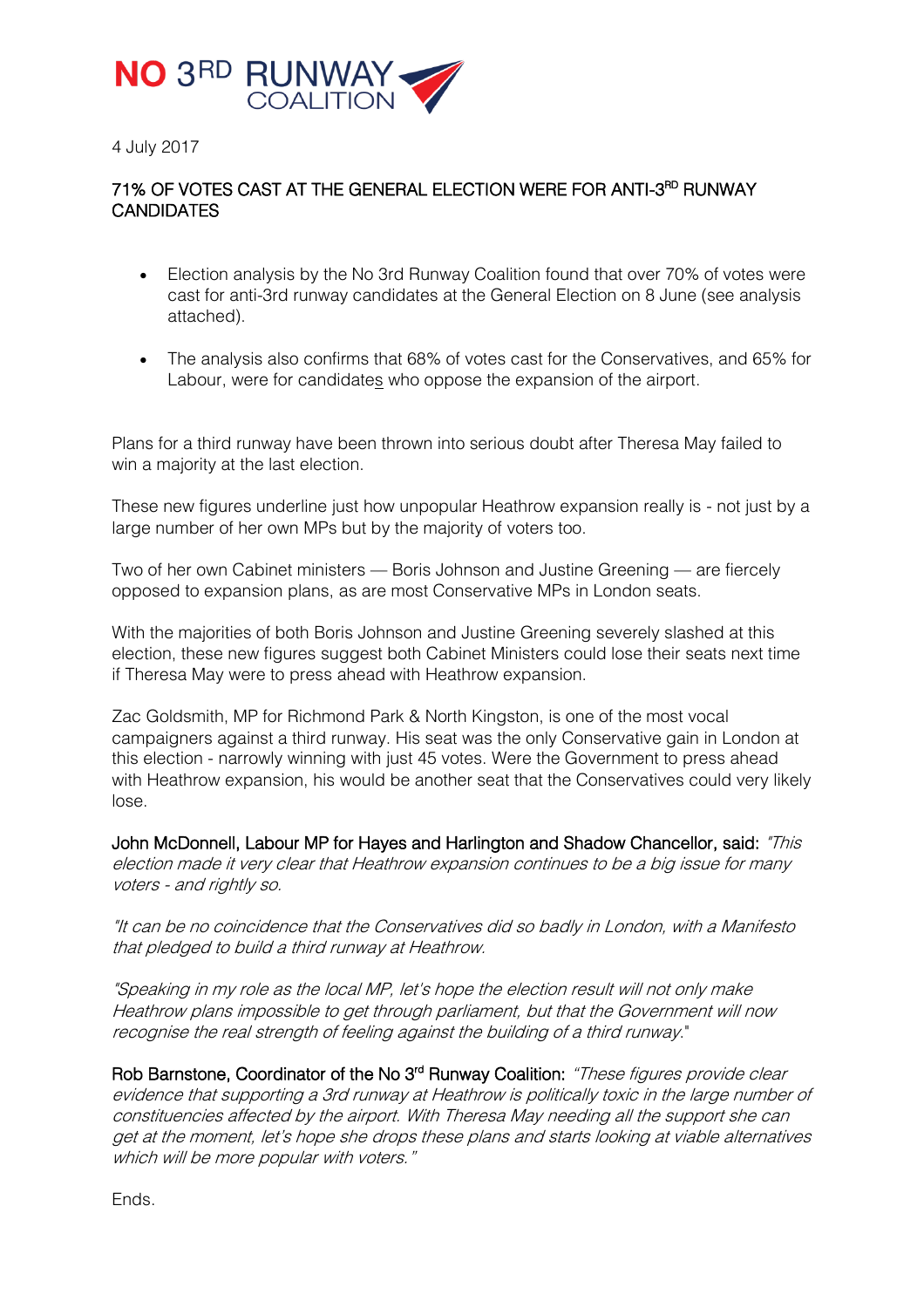

For more information: Rob Barnstone [07806 947050;](tel:07806%20947050) [Robert.barnstone@outlook.com](mailto:Robert.barnstone@outlook.com)

Notes to Editors:

- The analysis compiled the positions of all election candidates in the constituencies which experience aircraft noise from Heathrow, located within the 51db noise contour, the figure at which the DfT suggest marks the onset of community annoyance from aircraft noise around Heathrow - a total of over 1,000,000 people within 22 constituencies and comprising of a total of 1,173046 votes.
- The number of votes for each candidate from the Conservative and Labour parties were categorised as either in favour or opposing a 3rd runway. In a few instances, views were unknown and were categorised as such. All the votes cast for Liberal Democrat, Green and UKIP candidates were considered as anti 3rd Runway as the party positions are completely opposed to expansion.

# FULL ANALYSIS

## Analysis of votes in constituencies within the 51 decibel noise contour at the 2017 General Election.

This analysis looks at the relationship between the view of candidates at the 2017 General Election and the number of votes received for those both for and against the proposed expansion of Heathrow Airport.

The analysis uses all the constituencies located within a 51 decibel noise contour, in relation to the noise of aircraft around Heathrow. The Government has suggested that using a measure meant of 51 decibels as the average aircraft noise measurement experienced over the course of 16-hour period, best indicates the level at which community annoyance in relation to aircraft noise begins. There are an estimated 1,500,000 people, including children, that fall within this noise contour – far, far greater than any other airport in the Europe and one of the highest in the world.

The Conservative Party stated it would support the development of Heathrow Airport expansion in its 2017 manifesto. In this analysis however, the position of Conservative candidates has been identified on a candidate-by-candidate basis. The analysis found that 68% of the votes cast for the Conservatives in the constituencies assessed were for candidates who opposed Heathrow expansion. Given the large share of votes cast for candidates against a third runway, the Government could run in to potential problems in the House of Commons if it forces a Parliamentary vote on Heathrow expansion (as part of an Airports National Policy Statement). Moreover, local Conservative candidates are likely to remain conscious of constituents who could vote differently at the next election, if, as constituency MPs, they were to vote to support Heathrow expansion and dissuade a large numbers of votes being cast in their favour.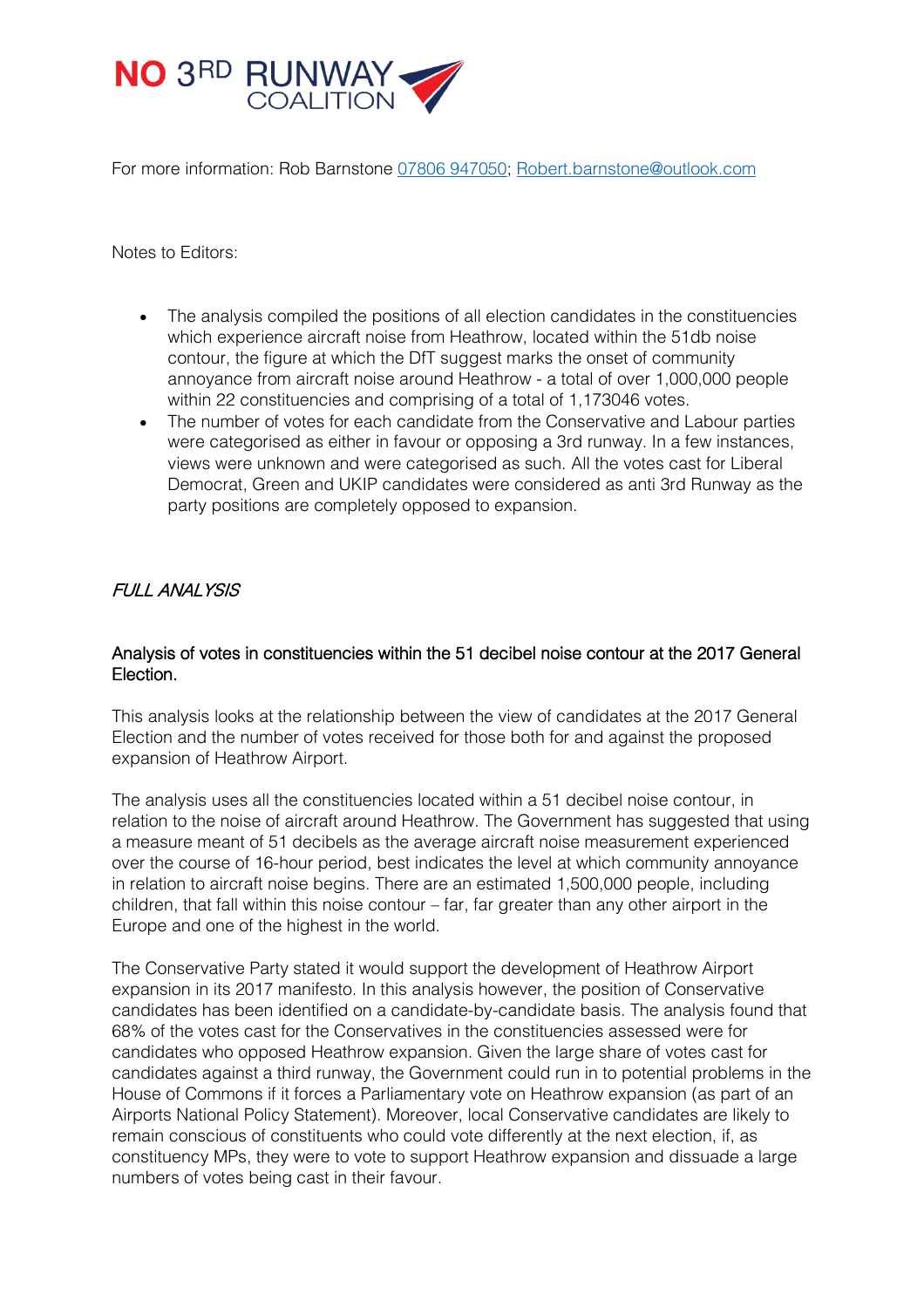

The Labour Party supported increased airport capacity in the south east of England in its manifesto, but, unlike the Conservatives, did not give a direct mention of Heathrow, suggesting the Party could be prepared to back Expansion at locations such as Gatwick or Stansted in the future. In similarity to the Conservative Party however, this analysis identifies the position of candidates, and therefore the number of votes cast, on a candidate-bycandidate basis, given a large number of Labour candidates within the constituencies studied here did not support a third runway, who received 65% of all the votes cast for the party.

All votes cast for the Liberal Democrat, Green and UKIP candidates are counted as against a third runway as those parties demonstrated clear opposition to the project in their respective 2017 General Election manifestos.

Votes cast for other candidates, including independents and very small minority parties have been added, reaching 0.5% of the total votes cast. As there were a large number of candidates within this category where a fair number of whose position on Heathrow were known, half the number of votes cast (6,285), have been allocated to each tally of those for and against a third runway.

All 22 constituencies and the candidates are listed below the key statistics found in the analysis.

## A breakdown of the number and percentages of the votes:

Total votes for pro  $3<sup>rd</sup>$  Runway candidates – 236419, 20.1% Total votes for and  $3<sup>rd</sup>$  Runway candidates – 841983, 71.8% Total cost for candidates whose position is unknown – 94644, 8.1% Total votes cast across constituencies – [1173046](tel:1173046)

Votes for Pro 3rd Runway Conservative candidates – 110388, 25.3% Votes for Anti 3rd Runway Conservative candidates – 298913, 68.4% Votes cast for Conservative candidates whose position is unknown – 27212, 6.3% Total – 436513

Votes for Pro 3rd Runway Labour candidates – 122889, 22.9% Votes for Anti 3rd Runway Labour candidates – 347328, 64.6% Votes cast for Labour candidates whose position is unknown – 67432, 12.5% Total – 537649

Total Lib Dem votes – 161729 Total Green votes – 18678 Total Ukip votes – 12192

Oth – 6285 (50% pro/anti)

#### Constituencies included in the study

Key:  $P$  – pro 3<sup>rd</sup> runway  $A$  – anti 3<sup>rd</sup> runway U – position unknown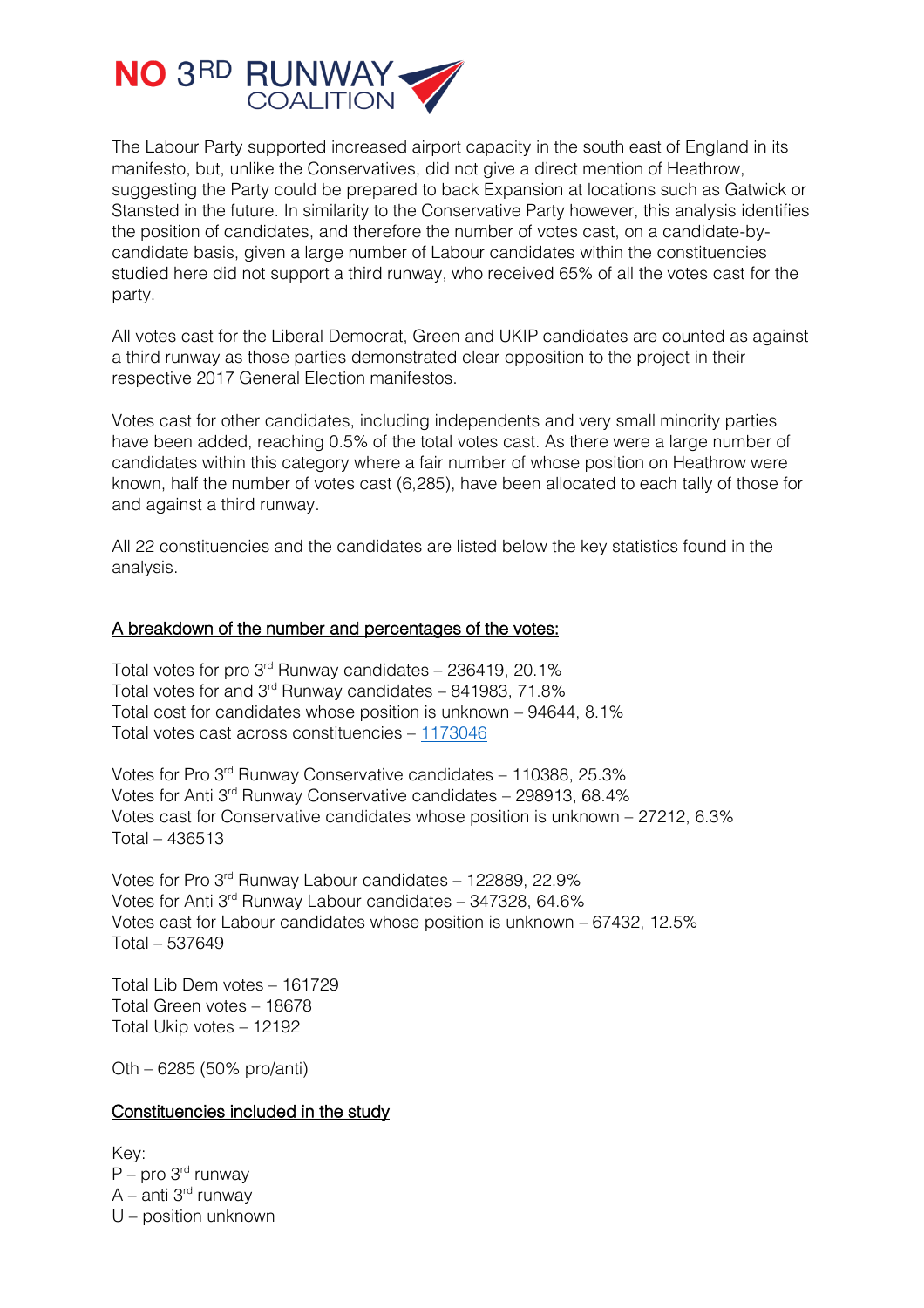

All Lib Dem, Green and Ukip candidates are anti 3<sup>rd</sup> Runway.

Battersea Con – 22876. P Lab – 25292. U Lib – 4401 Grn – 866 Ukip – 357 Oth – 1256 Beaconsfield Con – 36559. A Lab – 12016. U Lib – 4408 Ukip – 1609 Grn – 1396 Bermondsey & Old Southwark Con – 7581. P Lab – 31161. A Lib – 18189 Grn – 838 Ukip – 639 Oth – 113 Brentford & Isleworth Con – 23182. A Lab – 35364. A Lib – 3083 Camberwell & Peckham Con – 7349. P Lab – 44665. P Lib – 3413 Grn – 1627 Oth – 358 Chelsea & Fulham Con – 22179. A Lab – 13991. A Lib – 4627 Grn – 807  $Oth - 524$ Cities of London & Westminster Con – 18005. P Lab – 14857. U  $Lib - 4270$ Grn – 821 Ukip – 426 Oth – 276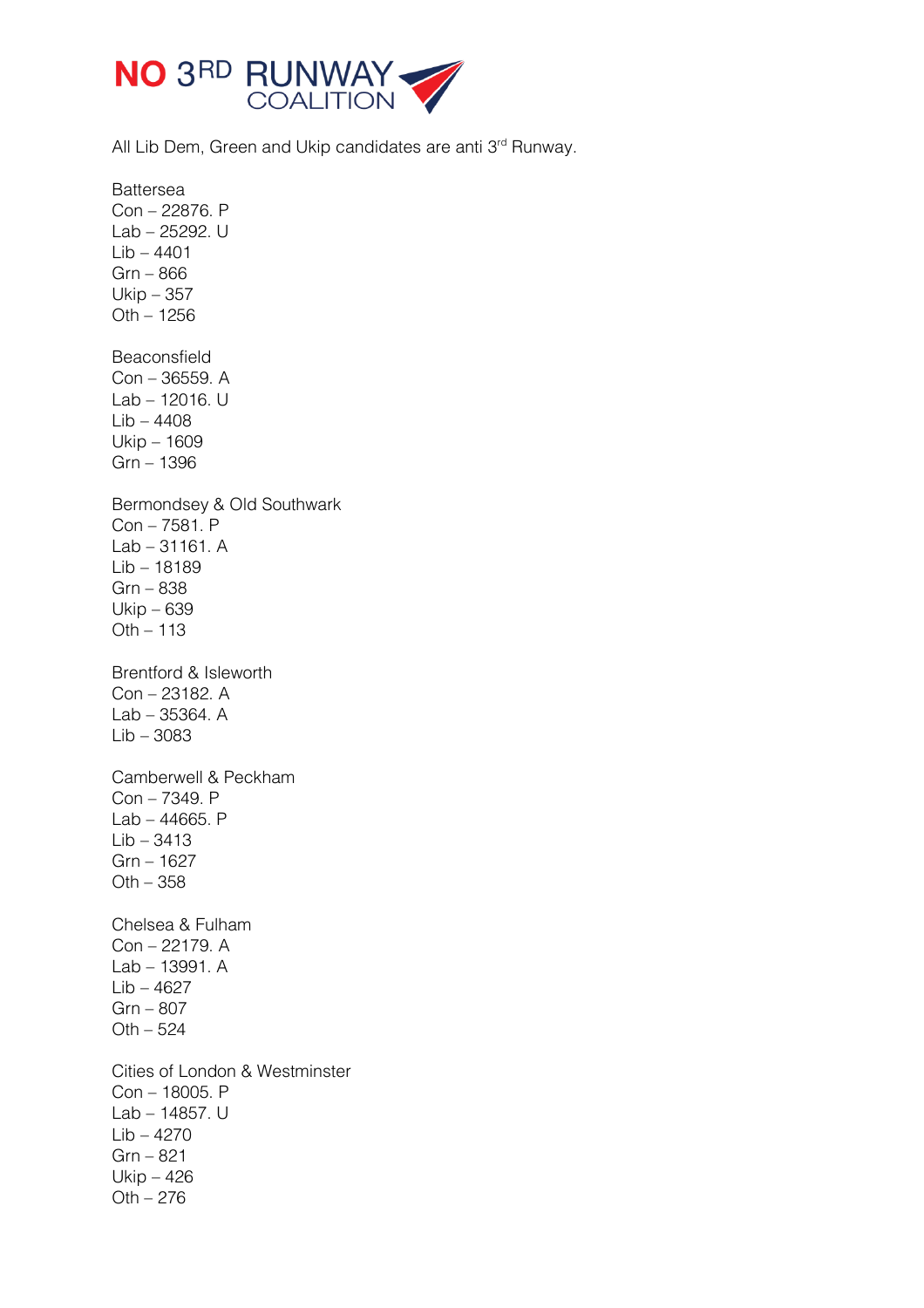

Dulwich & West Norwood Con – 10040. U Lab – 39096. A Lib – 4475 Grn – 1408  $Oth - 224$ Ealing Central & Acton Con – 19230. A Lab – 33037. A Lib – 3075 Ealing Southall Con – 9630. A Lab – 31720. P Lib – 1892 Grn – 1037  $Oth - 866$ Feltham & Heston Con – 16859. P Lab – 32462. A Ukip – 1510 Lib – 1387 Grn – 809 **Hammersmith** Con – 14724. A Lab – 33375. A Lib – 2802 Grn – 800 Ukip – 507  $Oth - 44$ Hayes & Harlington Con – 13681. A Lab – 31796. A Ukip – 1193  $Lib - 601$ Grn – 571 Kensington Con – 16313. A Lab – 16333. A Lib – 4724 Grn – 767 Oth – 540 Maidenhead Con – 37718. P Lab – 11261. P Lib – 6540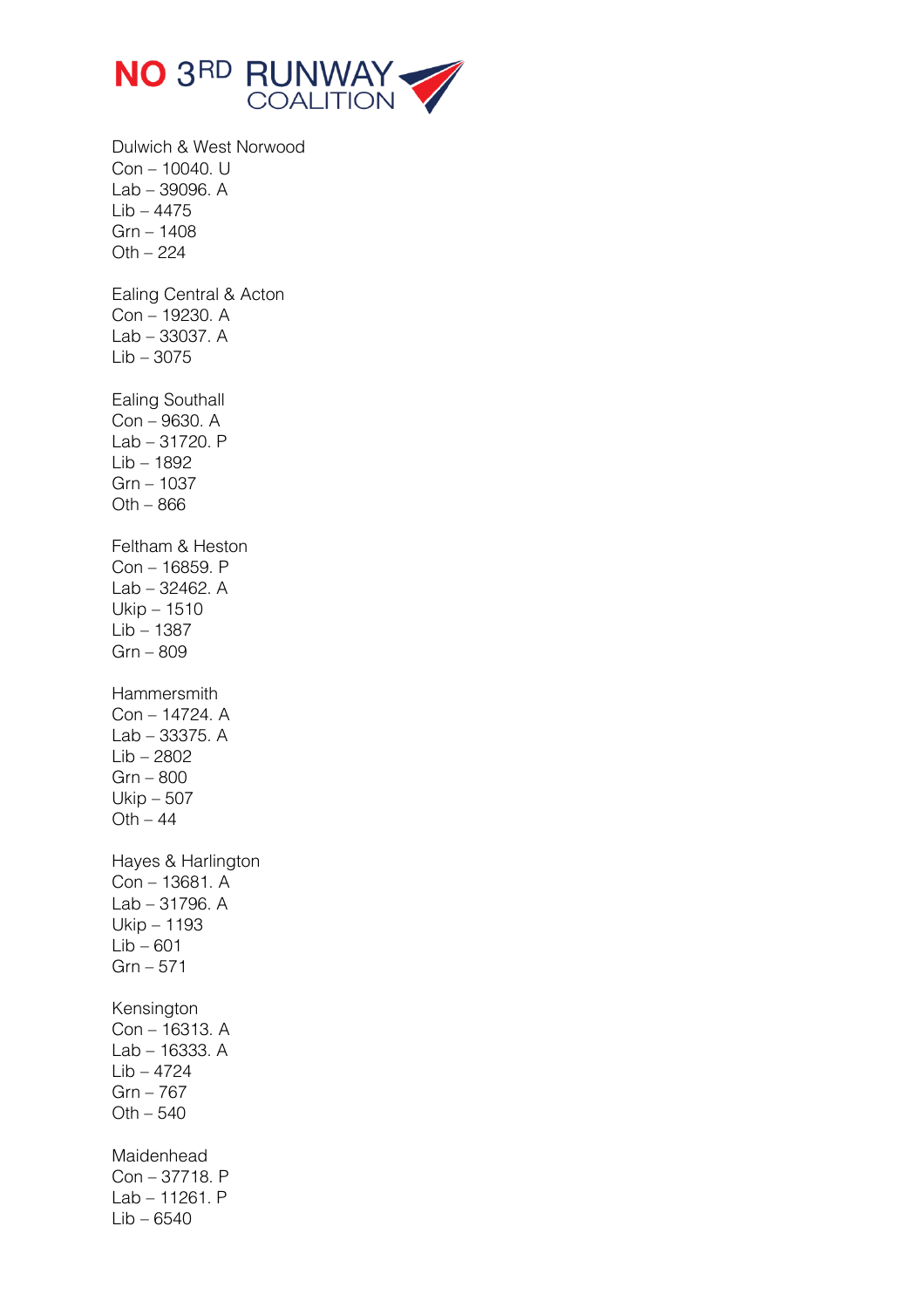

Grn – 901 Ukip – 871 Oth – 942 Putney Con – 20679. A Lab – 19125. A Lib – 5448 Grn – 1107 Ukip – 477  $Oth - 58$ Slough Con – 17172. U Lab – 34170. P Lib – 1308 Ukip – 1228  $Oth - 417$ Spelthorne Con – 28692. P Lab – 15267. U Lib – 2755 Ukip – 2296 Grn – 1105 Richmond Park Con – 28588. A Lab – 5573. A Lib – 28543 Ukip – 526 Twickenham Con – 25207. A Lab – 6114. A Lib – 34969 Vauxhall Con – 10277. A Lab – 31576. A Lib – 11326 Grn – 1152  $Oth - 711$ Wimbledon Con – 23946. A Lab – 18325. A  $Lib - 7472$ Grn – 1231 Ukip – 553

Windsor